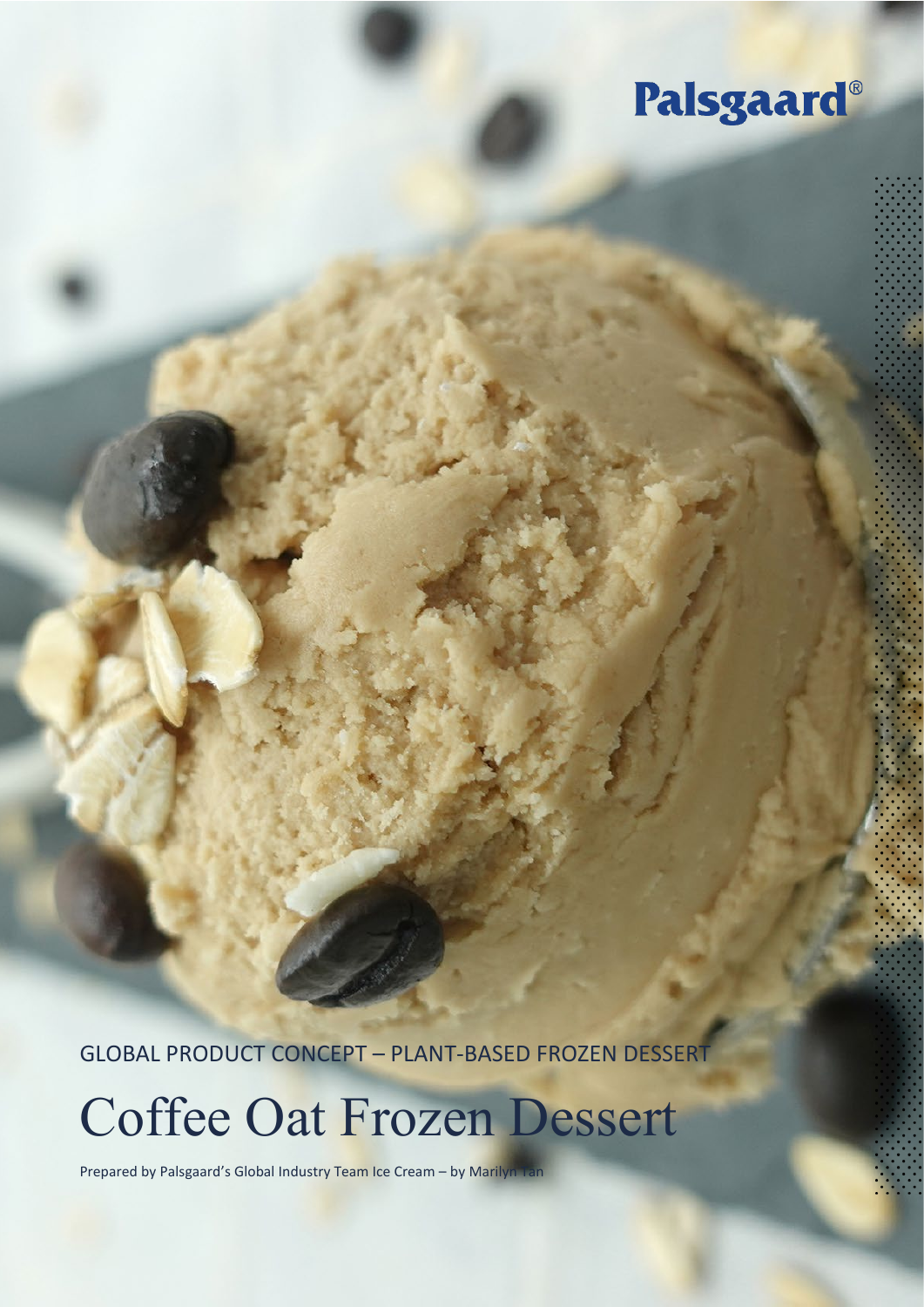

#### GLOBAL PRODUCT CONCEPT – PLANT-BASED FROZEN DESSERT

### Coffee Oat Frozen Dessert

#### **BACKGROUND**

The market for plant-based frozen desserts / vegan ice cream is growing rapidly. But, as consumers expect the same properties as from a conventional ice cream in terms of creaminess, heat shock stability and melting resistance, manufacturers are in for a challenge. With a good emulsifier/stabiliser system and advice from Palsgaard on process and protein sources you'll be off to a good start.

#### **CHALLENGES IN PRODUCT DEVELOPMENT**

- High viscosity
- Poor overrun
- Poor mouthfeel
- Poor meltdown and heat shock performance
- Serum separation in plant-based frozen dessert mix

#### **PALSGAARD TECHNOLOGY**

Palsgaard® ExtruIce 379

Integrated mixture of emulsifier and stabilisers

Ingredient declaration:

- Mono- and diglycerides of fatty acids E 471
- Guar Gum E412
- Cellulose gum E466
- Carrageenan E407 (standardized with sucrose)
- Anti-oxidant

#### **PRODUCT ADVANTAGES**

- Cold dispersible
- Facilitates the incorporation of air into mix giving a high and stable overrun
- Prevent formation of ice crystals hence giving a creamy and uniform texture
- Provides dryness on extrusion and excellent stand up and meltdown properties
- Protects the ice cream / plant-based frozen dessert against heat shock damage when exposed to fluctuating temperatures during distribution and storage
- Attractive cost-in use
- Kosher / Halal certified
- Produced in CO<sub>2</sub>-neutral factories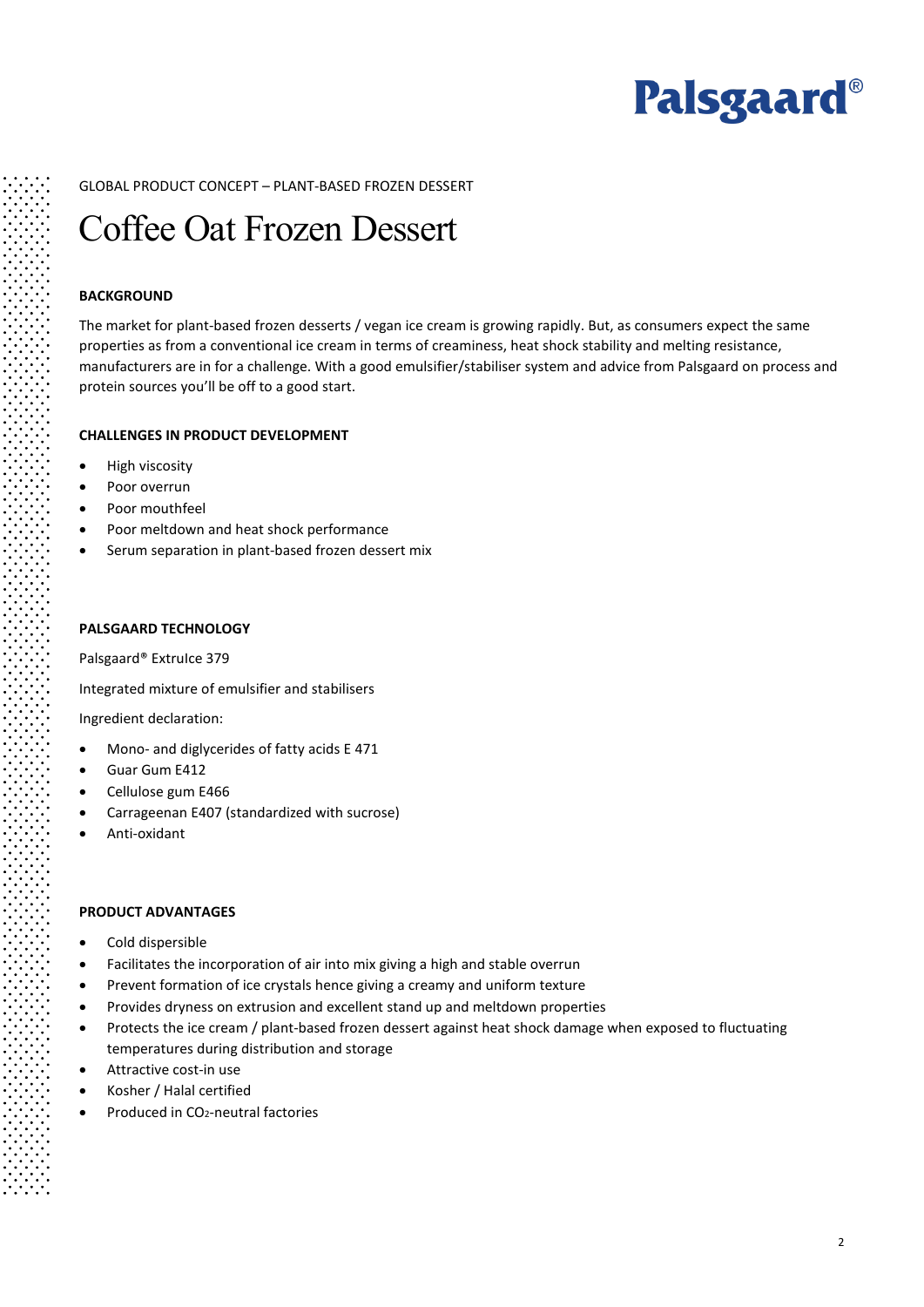

#### PALSGAARD® EXTRUICE 379

## Coffee Oat Frozen Dessert – Recipe Suggestion



#### **Recipe**

|                                                | Percentage |  |
|------------------------------------------------|------------|--|
| Palsgaard® Extruice 379                        | 0.50       |  |
| Sugar                                          | 12.00      |  |
| Glucose Syrup                                  | 10.00      |  |
| Hydrogenated Coconut Oil <sup>1</sup>          | 10.00      |  |
| Oat Powder - BevOat Low Viscosity <sup>2</sup> | 5.00       |  |
| Instant Coffee <sup>3</sup>                    | 0.40       |  |
| Cocoa Powder - 350DP11 $4$                     | 0.20       |  |
| Salt                                           | 0.10       |  |
| Flavour - Mocca Coffee 391071 <sup>5</sup>     | 0.10       |  |
| Water up to                                    | 100.0%     |  |
| <sup>1</sup> From Oleo Fats                    |            |  |

*2 From Glanbia*

*3 From Nescafe Gold* 

*4 From Olam*

*5 From Symrise*